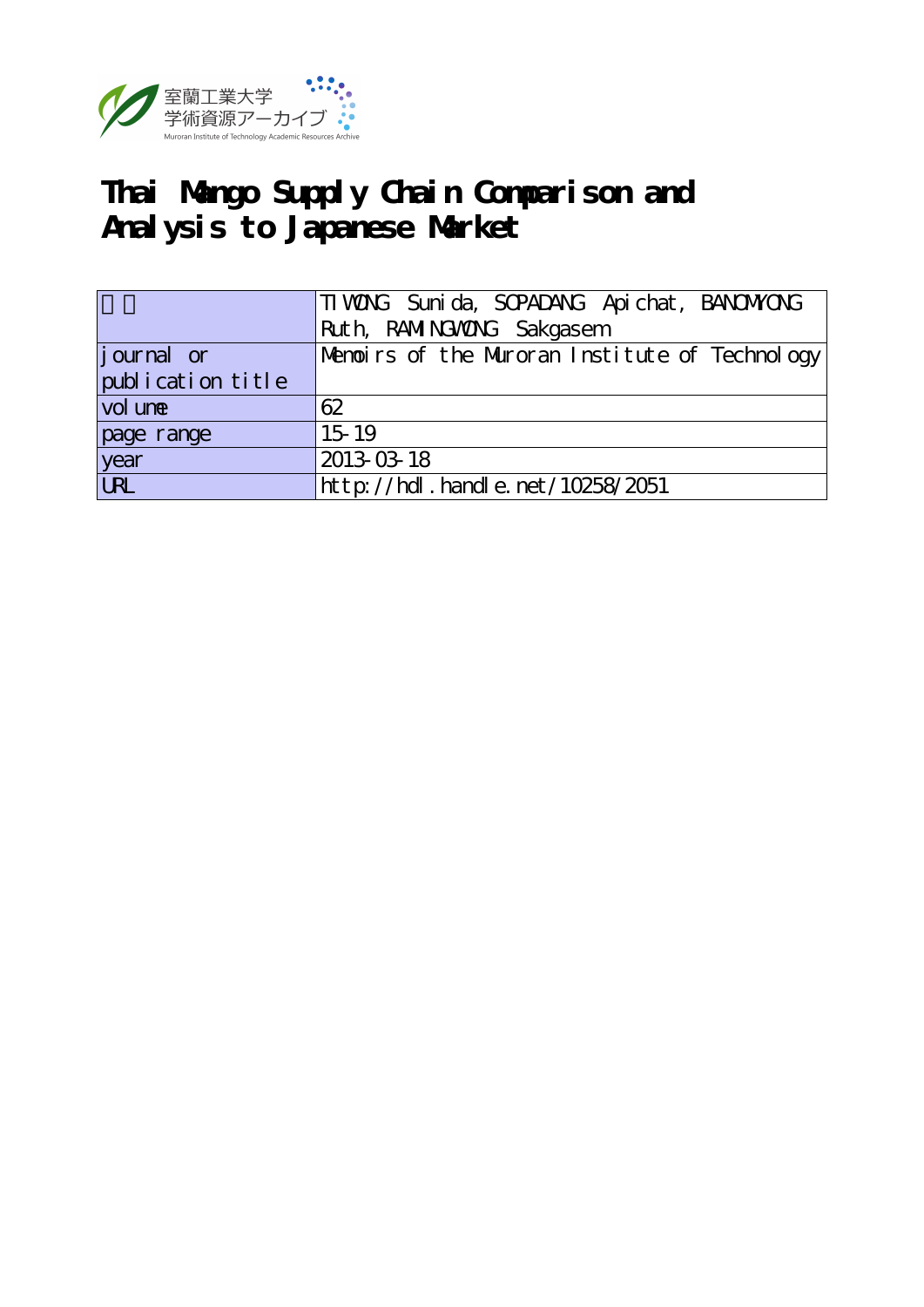# Thai Mango Supply Chain Comparison and Analysis to Japanese Market

# Sunida TIWONG\*, Apichat SOPADANG\*,

Ruth BANOMYONG\*\* and Sakgasem RAMINGWONG \*

#### (Received 28 February 2012, Accepted 17 January 2013)

The purpose of this research is to study and analyze Thai mango supply chain exported to Japanese market. In order to understand the relationship and the connectivity of the members on Thai and Japanese partners in the supply chain, the study started from upstream to downstream (farm, middleman, processing, factory and exporter). The Supply Chain Integration Model (SCI Model) and the Integration Definition for Function Modeling (IDEF0) were used. Where the SCI model is constructed by 4 major criteria, ie, infrastructure, institutional, businesses and people, IDEF0 shows the connection of activity in Supply Chain Management. The results indicate the problem and concerns in terms of food quality, food safety as the weakest links of the chain. These indications lead to the suggestion of improvement of supply chain of the products in the future.

Keywords : Supply Chain Integration Model, Integration Definition for Function Modeling, Thai Mango Supply Chain in Japanese Market

## **1 INTRODUCTION**

Japanese market is a big food importer of the world $^{(1)}$ . Japanese government by the Ministry of Agriculture Forestry and Fisheries (MAFF) has strickly controlled the imported food in term of quality, especially, on food safety and traceability $(1)$ . The reason of this control is due to the inspected pesticide residue food imported in September 2008, with China's Sanlu infant milk powder contamination. Then, the milk powder was mixed with melamine, leading to infants kidney stone diseases<sup>(2)</sup>. The major components of the safety management are Hazard Analysis at Critical Control Points (HACCP), Good Manufacturing Practice (GMP) and Good Hygiene Practice (GHP)<sup>(3)</sup>.

Japan is the second largest market of Thailand agriculture, accumulating a total of 2.6 billion USD in 2009 and increasing  $15.07\%$  from  $2008^{(4)}$ . Moreover, Thai Government has been promoting Thai food, via the "Kitchen to the world" and "Thai Food Good Taste policies" $(5)(6)$ , which was to ensure Thai food with good

quality. This study focuses on mango supply chain in Japanese market. Where Thai Mango is becoming an important exporting fruit of Thailand, in 2011, mango has been exported to Japan more than 6.17 million USD. MAFF was strictly controlled these Thai mango as well as other imported fruits as the importers must declare and specify the list of chemicals both those are allowed and those are not allowed in imported mangoes<sup> $(7)$ </sup>. However, there are still problems for this mango industry, i.e., disease, pesticides contamination and mango maturity. (Various problems occur because of smallholder and event that effect the traceability of Thai mangoes)

The purpose of this research is to apply the Supply Chain Integration Model (SCI Model) and the Integration Definition for Function modeling (IDEF0) in order to study and analyze overall relationship between Thai and Japanese partners within the mango supply chain. Then the relationship will indicate the way to improve and develop food safety and food quality to be meet Japanese requirement, expectation and standard.

<sup>\*</sup>Faculty of Engineering,Chiang Mai University

<sup>\*\*</sup> Faculty Commerce and Accountancy, Thamasat University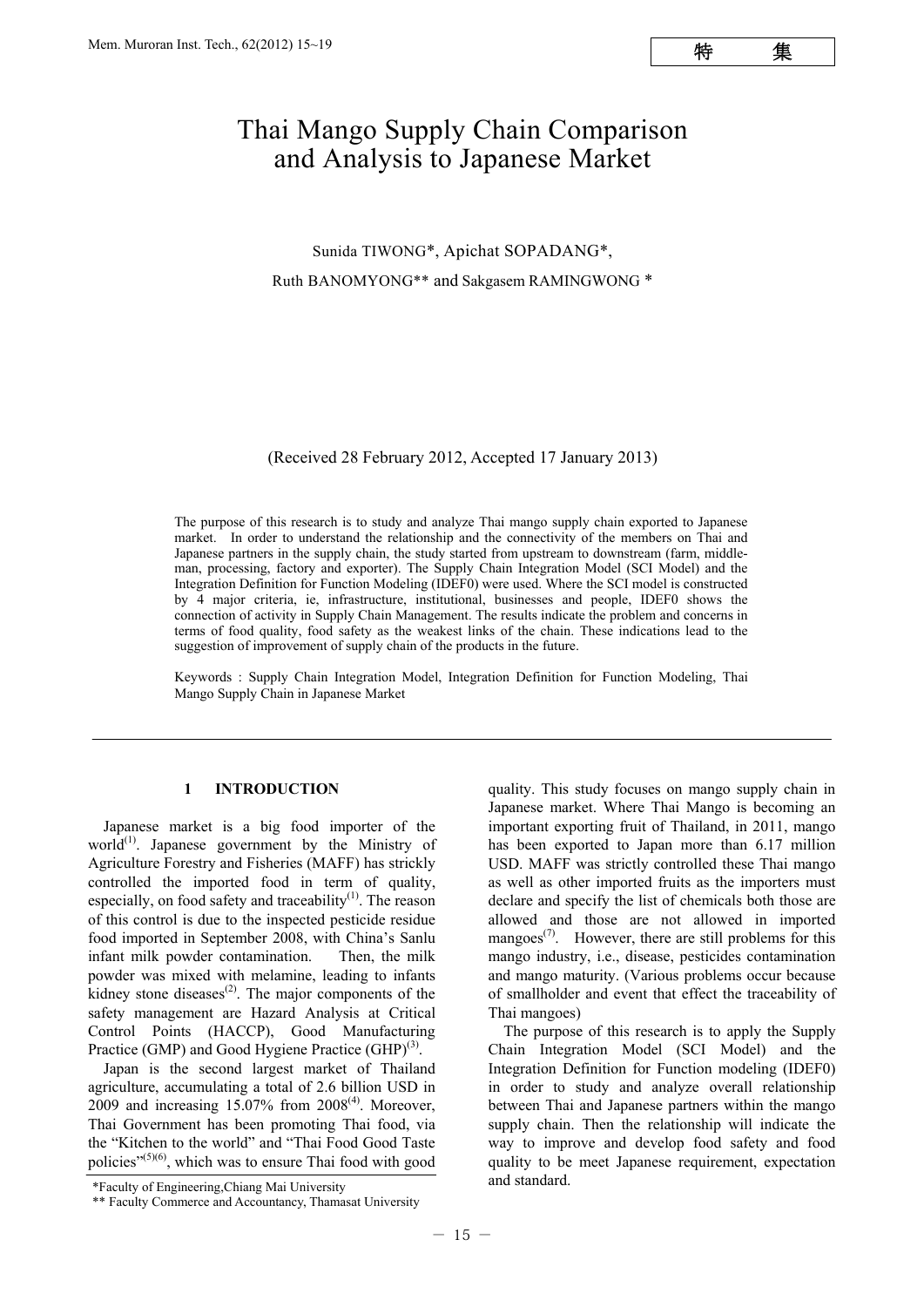# **2 LITERATURE REVIEW**

Business process mapping and SCI model have been used in a variety of research to find the defects of system and the way to improve and manage the supply chain. The details are as follows.

#### 2.1 Business Process Mapping

The Business Process Mapping (BPM) is a tool to analyze and identify improvement process from current state (AS-IS) to future state (TO-BE). It is commonly used by many organization to show the interconnections between the activities and the decomposition of the process $(8)$ . In this research, the integration definition for function modeling (IDEF0) is used. IDEF0's roots has been initiated to form when the air force in response to the identification of the need to improve manufacturing operations<sup>(9)</sup>. IDEF0 is a modeling tools used to produce a model or structured representation of the functions of a system and of the information flow and the physical flow between activities of an organization and across the supply chain<sup> $(10)(11)$ </sup>. IDEF0 helps the organizations to develop a basis for process improvement planning and have a foundation to define information requirement $(12)$ .

#### 2.2 Supply Chain Integration Model

The Supply Chain Integration Model (SCI Model)<sup>(3)</sup> is used to study the association with supply chain management and to find the corporations that could be better adjusted. Bywhich, the design and development can be adapted from the model within this international supply chain<sup> $(5)(13)$ </sup>. SCI Model is constructed by 4 major criteria, i.e., infrastructure, institutional, businesses and people. In these 4 major criteria, there are sub-criteria as shown in Figure 1.



Fig. 1 SCI model

#### **3 METHODOLOGY**

In this research, the study started from investigating the supply chain of imported mangoes by using Business Process Mapping (BPM), and then, comparing the differences of supply chain links between Thailand and Japan, in order to find ways to improve the supply chain.



Fig. 2 Concept to improve Supply Chain

#### 3.1 Business Process Mapping

An overview of the supply chain system was investigated using IDEF0 on events that occurred in the mango supply chain in Thailand. The current condition (AS-IS) as the actual order is used to find improvement in the future (TO-BE). The process began from upstream to downstream. Farms and middle man, which was used to gather information, are an union in Amphoe Phrao in Chiang Mai Province. Other supply chain member, ie, the exporter, the vapor heat treatment factory and the freight forwarder are in Bangkok. Data was collected during June to August 2010.

#### 3.2 Supply Chain Integration Model (SCI Model)

The research team, from the Supply Chain and Engineering Management research unit of Chiang Mai University, has collected the information regarding to the SCI Model requirement and therefore has found a correlation between agencies of the food exported supply chain to Japan, starting from the production, delivery, distribution and export from Thailand. Also included is the import, shipping and distribution to consumers within Japan. This shows that there are many sectors concerned. The focus can be separated into 4 areas per the SCI Model, ie, the infrastructure, institutional, business and people. Infrastructure and institutional are basically the support and promotion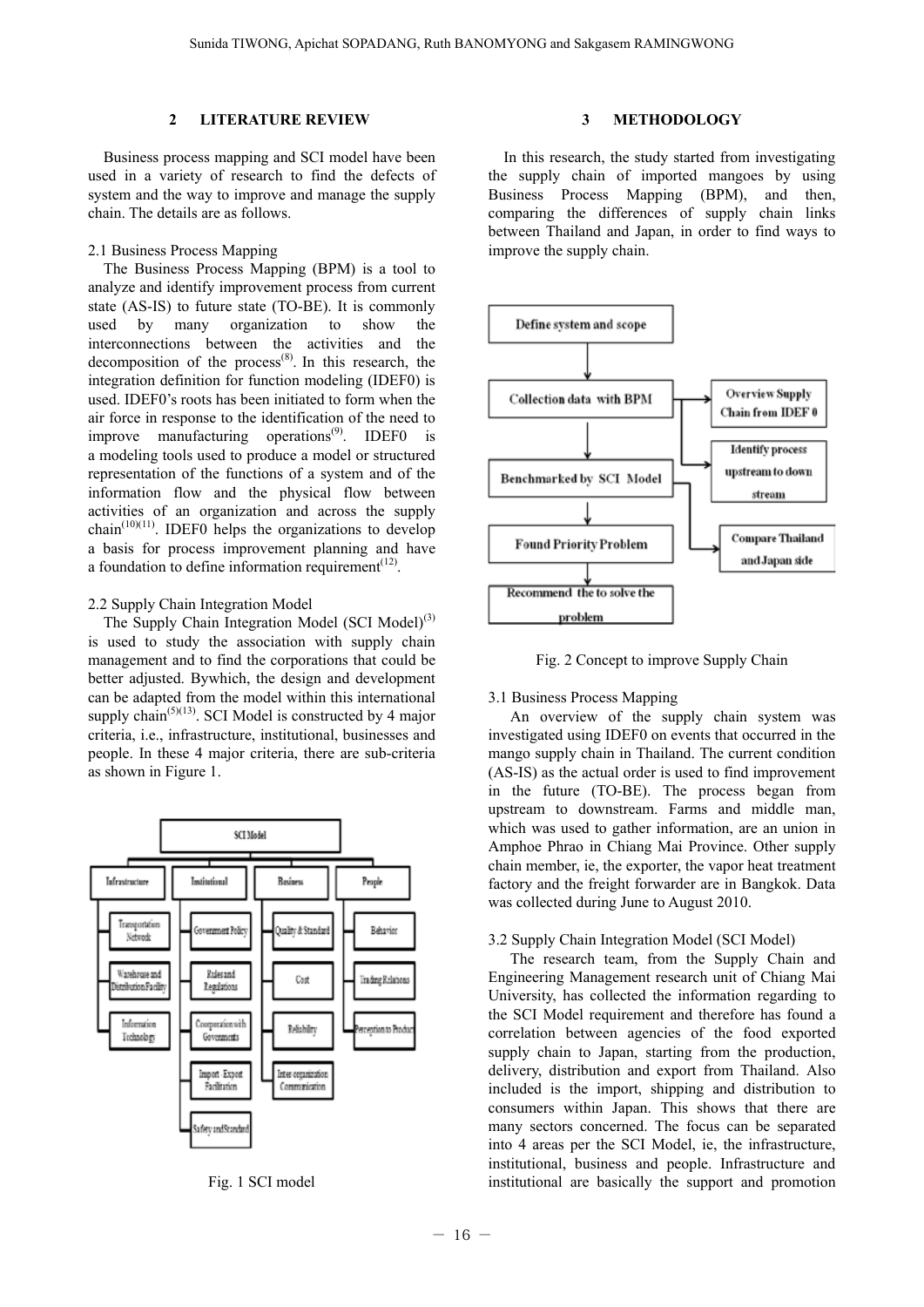from the government. Business is, on the other hand, to determine the effectiveness of the private sector such as cost time and reliability $(14)$ . Here, LPAT (Logistics Performance Assessment Tools)<sup>(15)</sup> is used as the assessment of the logistics performance of the supply chain member. Finally, people is the section that indicates an overview of the individual. The evaluation is based on 1-5 ranking, where "5" is the highest ranking (for example, the organization or government can well corporate to joint venture to another organization) and "1" is the lowest ranking (for example, the organization ignore all activities that are performing at the present, not be assimilated to the present circumstance). The expert evaluation and the research team have then scored in the query.

# **4 RESULT AND DISCUSSION**

This research focused on Thai popular mango – "Nam Dok Mai" cultivar. The supply chain separates into 5 activities as show in Figure 2.

- (1) Farmer: the activity starts from the input as the purchasing order by the middle man (whereas the exporter have made a contract and purchase directly to middle man). Before flowering mango, farmer will realize the approximate quantity of mangoes and will confirm these figure to the middle man 1-2 days before harvesting. The process of growing mangoes will start with "Planning growth", "Sourcing materials", "Production technologies", "Prevent oriental fruit", "Agrochemical control" and "Harvest". Farmer has to get "Good Agricultural Practices (GAP)" from the Department of Agriculture (DOA). The output from farmer is ripe yellow mango (farmer will grade mangoes) and then be sent to middle man.
- (2) Middle man: the input is the purchasing order from exporter and sent to farm to confirm order. Before the harvest, middle man have to sample the product to the Department of Agriculture (DOA) to check the agrochemical substances. After get the result (around 1 week), middle man will inform the farmer to start harvesting mangoes. When middle man receive product from farmer, they recheck the size and the ripeness of the mangoes before sending it to the exporter. Mangoes will be packed in plastic container and load to the truck, covered with canvas. The transportation will take around 8-12 hours.
- (3) Exporter: after exporter receives the customer requirement and purchasing order from Japan, they will plan the operation, prepare the export document, purchase raw material and contact the middle man. When the mangoes arrive, exporter will check size, color and ripeness. Mangoes will be washed by water with the fungicides and

boiled in fungicides at 50 C for 5 minutes. After pack in plastic container, mangoes will be sent to vapor heat treatment plant.

- (4) Vapor heat treatment: the treatment is commonly controlled by Japan delegate. The mango must be subjected to vapor heat treatment to kill fruit fly larvae and pathogens causing anthracnose and blossom end rod adhering to ripe yellow mango from field. It takes approximately 1 hour per 2000 kg in this process. Mangoes will then be sent to air pressure drier. Then weight selection and in case of no blemish, cleaning the skin, the label will be attached to indicate code for traceability and be kept in warehouse.
- (5) Freight forwarder: The documents for import include the certificate of Pesticide and Residues Phytosanitary certificate. The truck that use for transport mangoes to airport have to be a cold storage truck.

Total duration in Thai Mango supply chain can be up to 1-2 days , including harvest mango transportation, vapor heat treatment and export to Japanese Market. Studies have found that traceability does not existed since there are no label or identification to the mango lots. Where the basket has the same color and no identification, should any pesticide has been detected, they will be rejected as a whole lot. Then it cannot be exported.

# **5 BENCHMARKING THAI MANGO SUPPLY CHAIN**

The objective of this research is use SCI Model to benchmark between Thai and Japan sides. In figure 3 SCI Model compared Thai and Japan sides to benchmark is shown. It is obvious that the Japan side shows good performance than Thai side in overall. Where the Thai gets lower points in all fields than the Japanese in approximately 1-2 rank. The worst criteria of Thai side, as scored 2, are in the sub-criteria "Transportation Network", "Safety and Standard" and "Behavior". Where in the Transportation network criterion, Thailand is far behind Japan. In Japan, the transportation is well controlled as in the "cold chain". In Thailand, the transportation is still based on normal truck and temperature is uncontrollable. Also from the inspection, it can be found that the Safety and standard in Thailand is diverse on various standards such as GAP or GMP. The sub-criteria "Behavior" is found a big gap where Japanese customer do not realize the Thai mango characteristics where Thai Mango is only popular in summer only. Therefore Thailand's Government should exploit and show the different way to consume such as how to cook mango and to make confidence about food safety and food quality in Thai Food.

However, in some criteria, it can be found that Thai side get the same level as the Japanese such as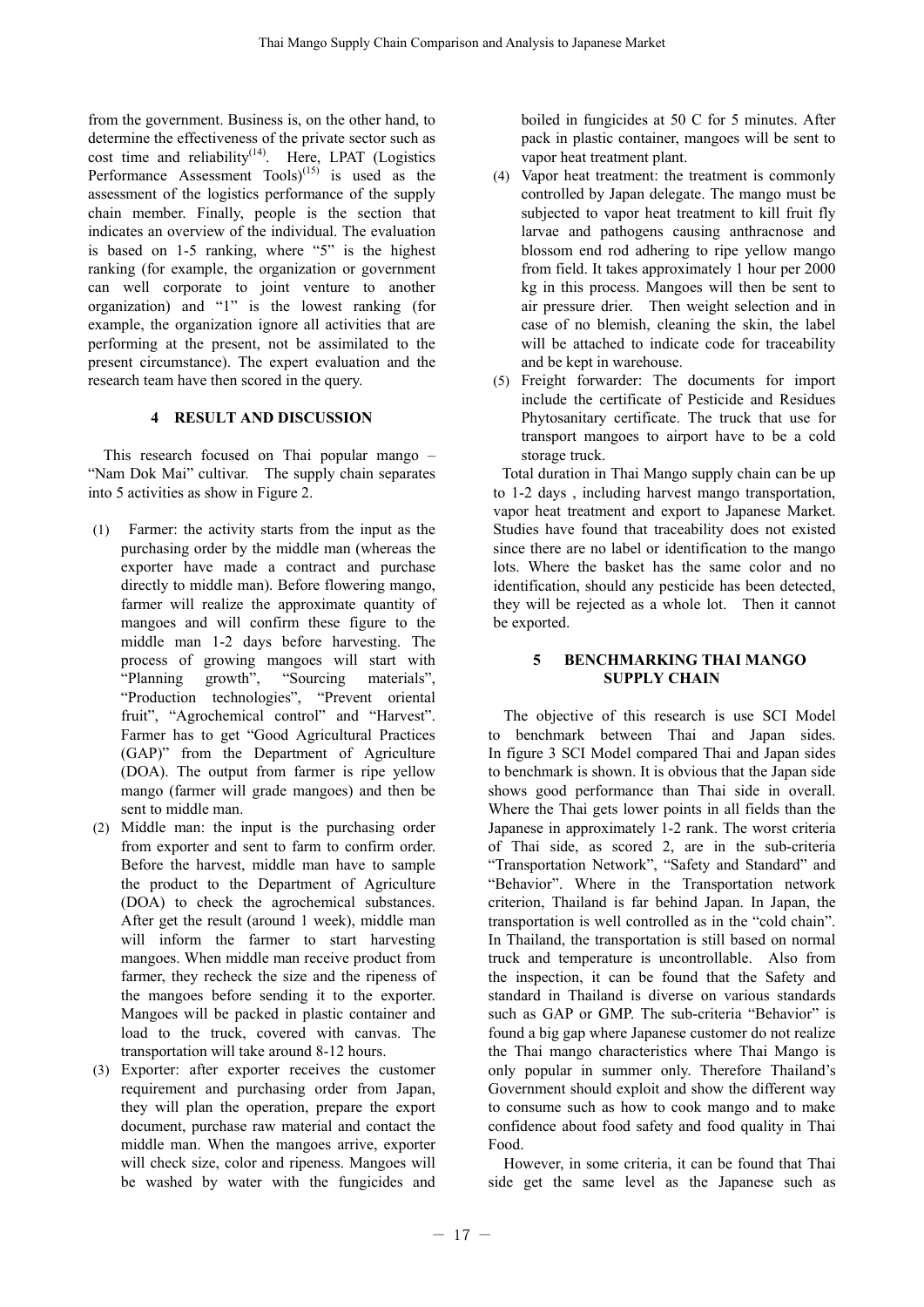Information Technology and Trading Relations.

It shall be noted here that the scoring is based on the weakest link (in each country). For example, the subcriterion Safety and Standard, Thailand is scored 1. Whist investigate into the supply chain member, even though middle-man, exporter, vapor heat treatment and freight forwarder were scored 2, 4, 4 and 4 respectively. However, farmers are scored 1. Therefore, for this sub-criterion, Thailand is scored 1 (see Table 1).

| Table 1 Thailand's Safety and Standard Sub-Criterion |  |
|------------------------------------------------------|--|
|------------------------------------------------------|--|

|                                         | Member in the Supply Chain |                |          |                                        |                      |                         |
|-----------------------------------------|----------------------------|----------------|----------|----------------------------------------|----------------------|-------------------------|
| <b>KPIs</b>                             | Farmer                     | Middle-Man     | Exporter | $_{\rm Vapor}$ Heat $_{\rm Treatment}$ | Freight<br>Forwarder | Overall<br><b>Score</b> |
| <b>Safety</b><br>and<br><b>Standard</b> |                            | $\overline{c}$ |          |                                        |                      |                         |

For Japanese side, the best practice (scored 5) is presented in sub-criteria as "Cooperation with Government", "Quality and Standard", "Reliability" and "Inter-organization Communication".

## **6**. **CONCLUSION**

The objective of this research is use SCI Model to benchmark between Thailand side and Japan side to indicate the weakest link in the supply chain linkages. This study applied IDEF0 and adapted SCI model in the case study to analyze Thailand Mango Supply Chain.



Fig. 3 SCI model compared Thailand and Japan

The weakest link is found to be a farmer and middle man. Where they do not realize the important of the supply chain and ignore a contract farming with exporter. This is a somewhat a big mistake that will cause a lot of problem. The problem is mostly found at the upstream in Thai side such as traceability, contract missing and lack of information. This problem initiate the gap within SCI Model. In terms of sub-criteria, "Transportation Network", "Safety and Standard" and "Behavior" are among the weakest link of Thai supply chain members.

#### **REFERENCE**

(1) Derek, H., Food with a visible face: Traceability and the public promotion of private governer in the Japanese food system, International Journal of Geoforum, Vol.41, (2010), p826-835.



Fig. 4 Business process mapping Thai mango supply chain in japan market